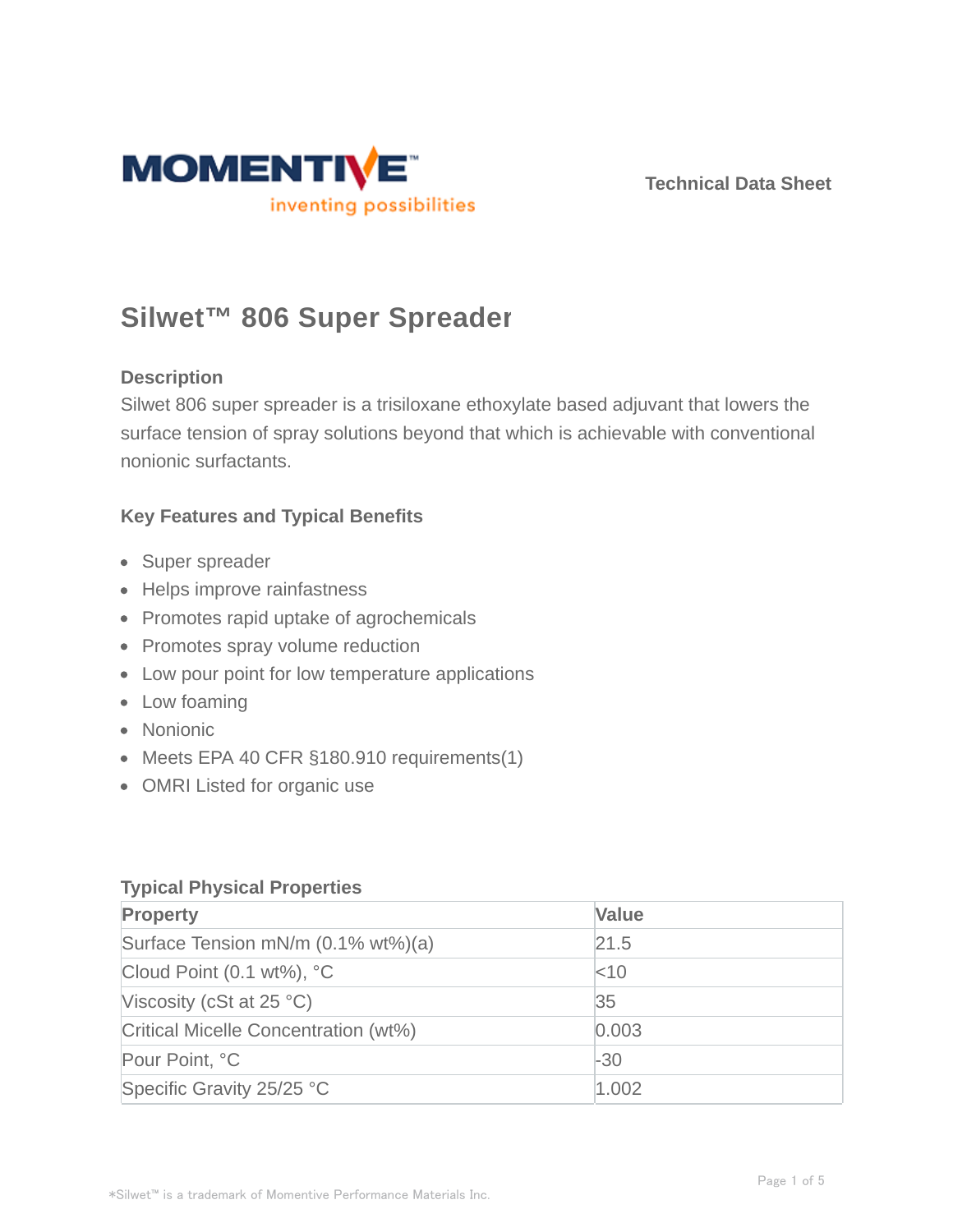| Flash Point(b), °C (°F) | 143(289) |
|-------------------------|----------|
|                         |          |

Typical properties are average data and are not to be used as or to develop specifications.

#### **Potential Applications and Use Rates**

| <b>Application</b>                    | <b>Typical Use Rate</b> |
|---------------------------------------|-------------------------|
| <b>Fertilizers and Micronutrients</b> | $0.015\%$ to 0.1%       |
| Fungicide                             | $0.015\%$ to 0.1%       |
| <b>Herbicide</b>                      | $0.025\%$ to 0.15%      |
| Insecticide                           | $0.025\%$ to 0.1%       |
| <b>Plant Growth Regulators</b>        | $0.025\%$ to 0.05%      |

Use rates are dependent on crop, agrochemical and spray volume requirements.

- 1. The components meet the requirements of U.S. regulation EPA 40 CFR §180.910, and therefore are exempt from tolerances when used as an inert ingredient in agricultural applications in accordance with the other conditions of that regulation
	- 1. Surface tension by Wilhelmy Plate Method
	- 2. Pensky-Martens Closed Cup, ASTM Method D93

# **General Conditions for Use**

#### **In Agrochemical In-Can Formulations**

Silwet 806 super spreader may be used as a component in agrochemical formulations. Although organosilicone surfactants are subject to hydrolysis under acidic or basic conditions, optimum performance is achieved by buffering the formulation to pH 6.5 to 7.5. Additionally, it is recommended that Silwet 806 super spreader be used at a concentration of at least 5%, based on the total formulation.

#### **As a Tank-Mix Adjuvant**

Silwet 806 super spreader, when used as a tank-side adjuvant may be used to improve spray coverage, improve uptake or to allow for a reduction in spray volume. Silwet 806 super spreader is most effective as a tank-side adjuvant when spray mixtures are within a pH range of 5 to 8 and used within 24 hours of preparation.

High spray volumes, coupled with high surfactant rates, are not required to achieve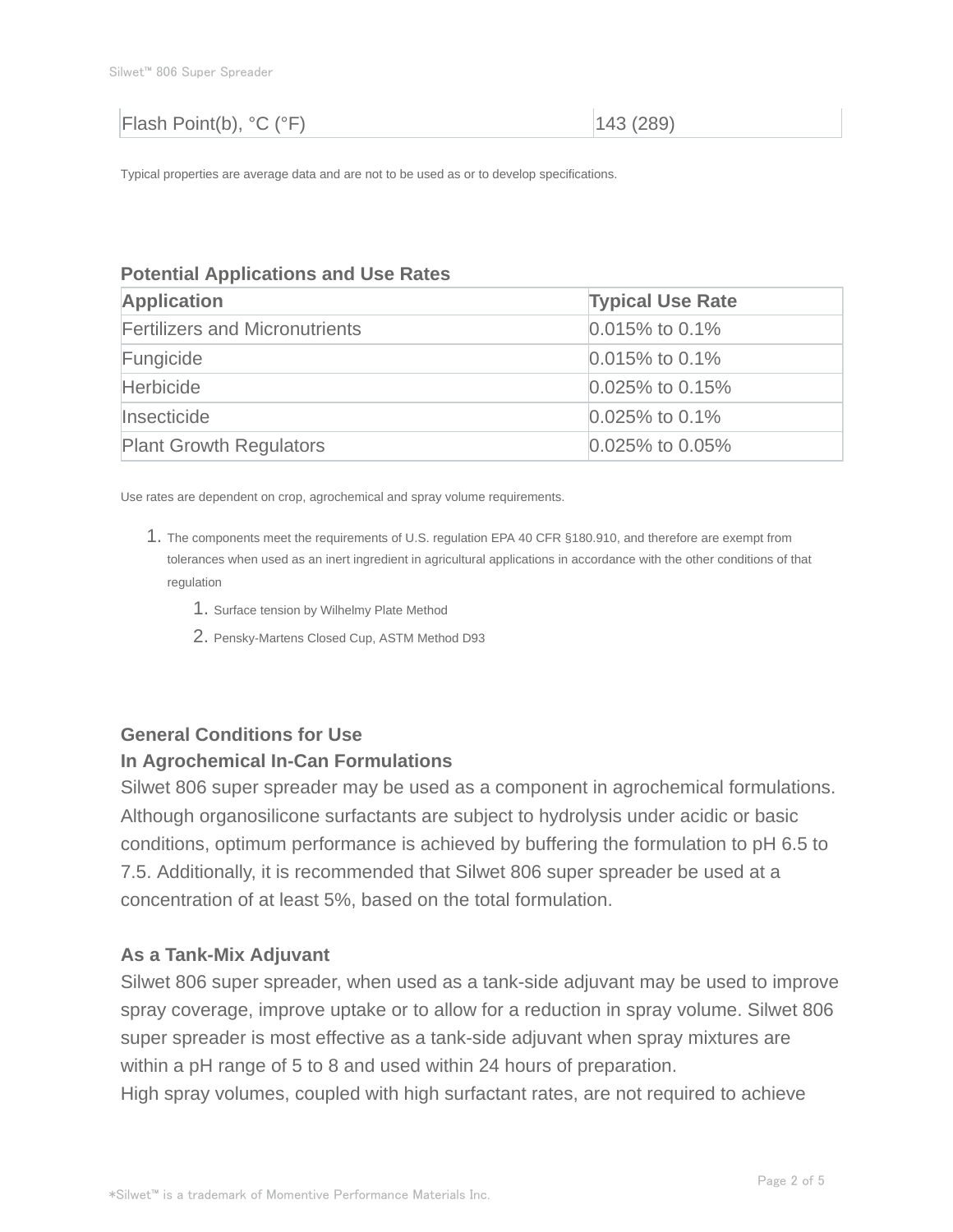sufficient coverage with Silwet 806 super spreader. In fact, it has the potential to provide adequate coverage in many low volume spray applications at rates between 0.025% and 0.1%.

#### **Patent Status**

Nothing contained herein shall be construed to imply the nonexistence of any relevant patents or to constitute the permission, inducement or recommendation to practice any invention covered by any patent, without authority from the owner of the patent.

# **Product Safety, Handling and Storage**

Customers should review the latest Safety Data Sheet (SDS) and label for product safety information, safe handling instructions, personal protective equipment if necessary, emergency service contact information, and any special storage conditions required for safety. Momentive Performance Materials (MPM) maintains an aroundthe-clock emergency service for its products. SDS are available at www.momentive.com or, upon request, from any MPM representative. For product storage and handling procedures to maintain the product quality within our stated specifications, please review Certificates of Analysis, which are available in the Order Center. Use of other materials in conjunction with MPM products (for example, primers) may require additional precautions. Please review and follow the safety information provided by the manufacturer of such other materials.

### **Limitations**

Customers must evaluate Momentive Performance Materials products and make their own determination as to fitness of use in their particular applications.

**Contact Information** Email commercial.services@momentive.com

**Telephone**

**Americas Latin America EMEAI- Europe, Middle East, Africa & India**

**ASIA PACIFIC**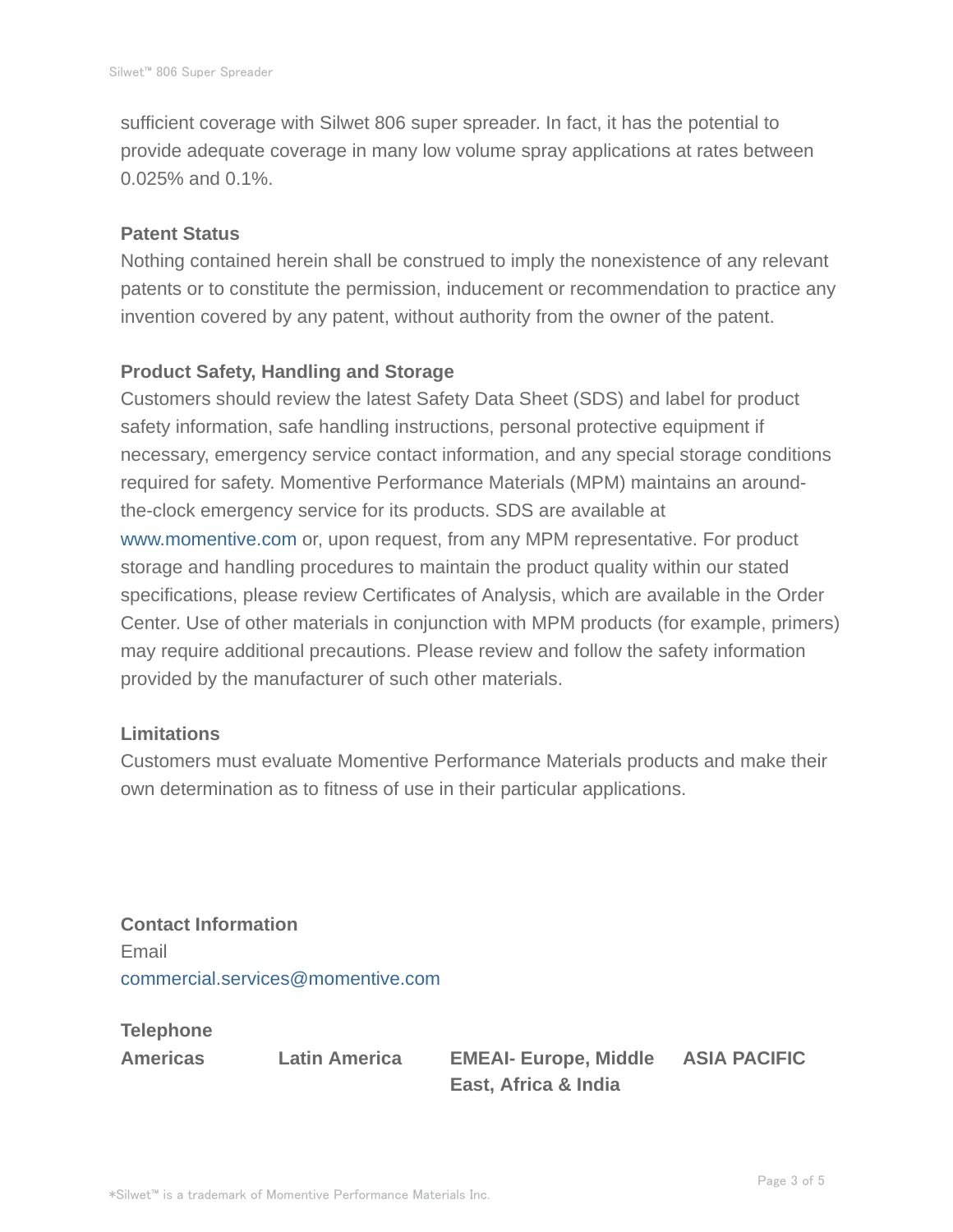| <b>Brazil</b>        | <b>Europe</b>             | <b>China</b>     |
|----------------------|---------------------------|------------------|
| +55 11 4534 9650     | +390510924300             | 800 820 0202     |
| <b>Direct Number</b> | Direct number             | Toll free        |
|                      |                           | +86 21 3860 4892 |
|                      |                           | Direct number    |
| <b>Mexico</b>        | India, Middle East &      | Japan            |
| +52 55 2169 7670     | <b>Africa</b>             | +81 3 5544 3111  |
| <b>Direct Number</b> | + 91 44 71212207          | Direct number    |
|                      | Direct number*            |                  |
|                      | *All Middle Eastern       | <b>Korea</b>     |
|                      | countries, Africa, India, | +82 2 6201 4600  |
|                      |                           |                  |

For literature and technical assistance, visit our website at: www.momentive.com

# **DISCLAIMER:**

**THE MATERIALS, PRODUCTS AND SERVICES OF MOMENTIVE PERFORMANCE MATERIALS INC. AND ITS SUBSIDIARIES AND AFFILIATES (COLLECTIVELY "SUPPLIER"), ARE SOLD SUBJECT TO SUPPLIER'S STANDARD CONDITIONS OF SALE, WHICH ARE INCLUDED IN THE APPLICABLE DISTRIBUTOR OR OTHER SALES AGREEMENT, PRINTED ON THE BACK OF ORDER ACKNOWLEDGMENTS AND INVOICES, AND AVAILABLE UPON REQUEST. ALTHOUGH ANY INFORMATION, RECOMMENDATIONS, OR ADVICE CONTAINED HEREIN IS GIVEN IN GOOD FAITH, SUPPLIER MAKES NO WARRANTY OR GUARANTEE, EXPRESS OR IMPLIED, (i) THAT THE RESULTS DESCRIBED HEREIN WILL BE OBTAINED UNDER END-USE CONDITIONS, OR (ii) AS TO THE EFFECTIVENESS OR SAFETY OF ANY DESIGN INCORPORATING ITS PRODUCTS, MATERIALS, SERVICES, RECOMMENDATIONS OR ADVICE. EXCEPT AS PROVIDED IN SUPPLIER'S STANDARD CONDITIONS OF SALE, SUPPLIER AND ITS REPRESENTATIVES SHALL IN NO EVENT BE RESPONSIBLE FOR ANY LOSS RESULTING FROM ANY USE OF ITS MATERIALS, PRODUCTS OR SERVICES DESCRIBED HEREIN.** Each user bears full responsibility for making its own determination as to the suitability of Supplier's materials, services, recommendations, or advice for its own particular use. Each user must identify and perform all tests and analyses necessary to assure that its finished parts incorporating Supplier's products, materials, or services will be safe and suitable for use under